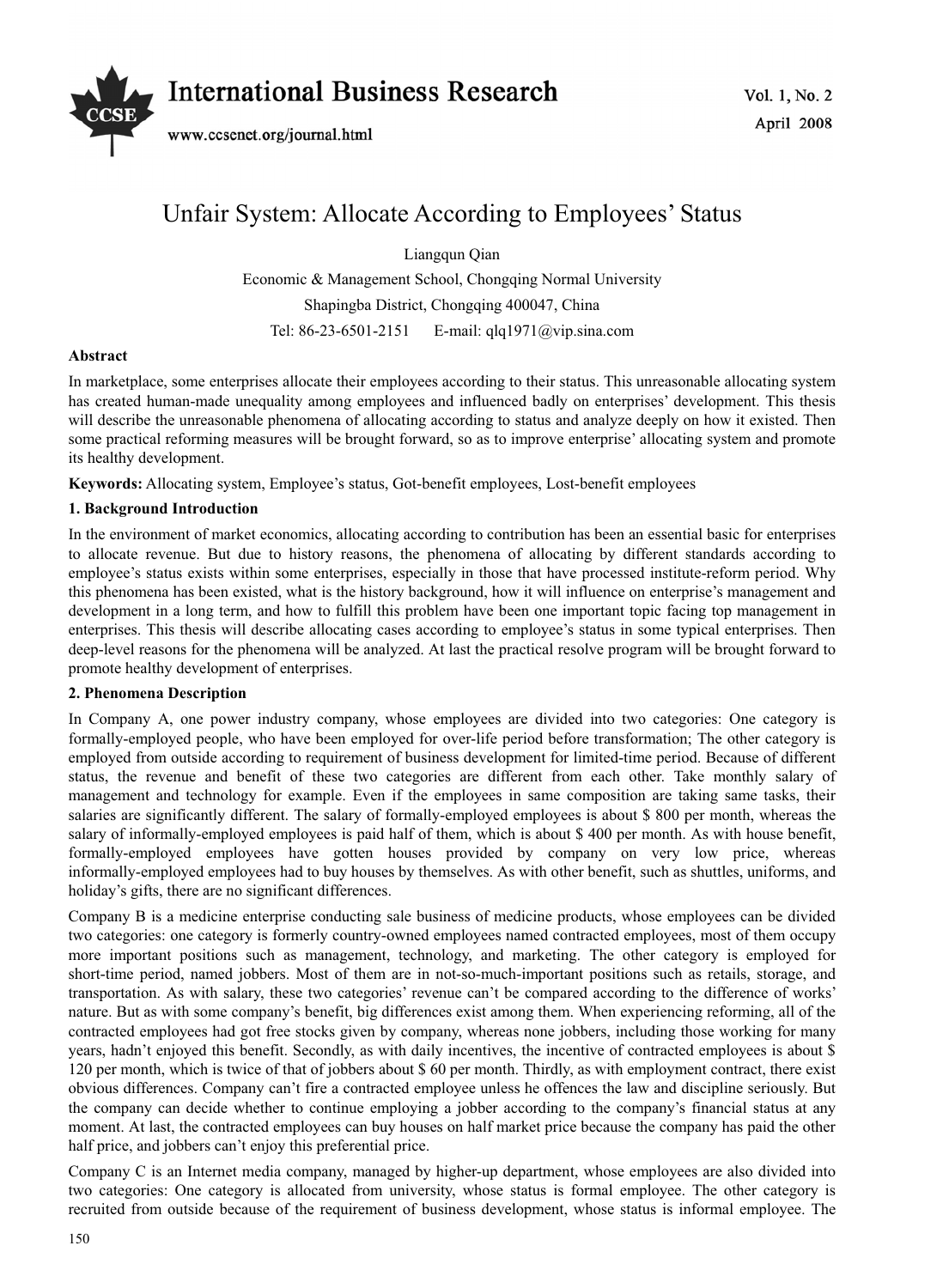latter employees are excellent persons in Internet business field, so their monetary revenues are same as that of formal employees when they conduct the same work. As with employment relationship and house allocation, differences exist. The formal employees are employed for life-long period with various insurances, such as endowment and medicare insurances. Whereas informal employees are hired for two-year period per times, company will decide whether to continue to hire them. And they can't get so many insurances as formal employees. As with house welfare, informal employees can't enjoy freely houses allocated by company as formal employees.

# **3. The causes for allocating according to status**

To allocate fairly according to one's work, in other words, to allocate according to the quality, quantity or skills mastered by employees, is a basic allocating principle abided by managers in competition marketplace. Our country's enterprises have joined into market economics for more than twenty years, why the unfair allocating model are existing now, that is, allocating according to employees' status?

The reasons of allocating according to employees' status can be divided into two categories: One is objective because of country's temporization, the other is subjective because of management viewpoints. All of the enterprises that allocate according to employees' status are born out of state-owned enterprises or strapped-down primary administration departments. So, their allocating system inevitably uses the former system for reference, that is, allocating according to employees' status and their administration levels. But to newly-employ staff, the market-principle allocating system is adopted. As with the latter reason, even after strapped-down some of top-managements have not rejiggered their allocating concept and they are not accustomed to evaluate employees on the basic of their competence and actual contribution. They just think "auld employees" have contributed to enterprises for a long time, so they should be treated as formally-employed staff and should get better welfare. Whereas the newly-employed employees are unfairly treated, they should not bargain with enterprises on compensation just because they are "new employees". On the basic of investigation and consult from the three former enterprises, Company A uses before- and after-transformation as a borderline for determining employees' status and allocates according to different criterions. Otherwise Company B and Company C are also bringing out new unfair allocating system. As far as this year, if two employees joined Company B and C from different channels, even though they conducted the same work and got the same performance, they would get different rewards. If the first reason can be said the country' temporization, then the latter is completely formed because of outdated management concept.

# **4. The influence of allocating according to status**

Then, if allocating according to different criterion in the same enterprise, how does it influence the feeling of employees and what is the impact on enterprise' management performance? This question is investigated from two categories. One of which is the degree of employees' attention about this phenomena, the other is the negative impact of this allocation system on enterprises.

As with the different allocating criterion, employees within two categories are consulted respectively. The formally-employed members who enjoin more benefit feel luckier and will think it is in the nature of things. They have more superiority in work situation because of their formal status. They have more satisfaction and more loyalty, so most of them will not leave enterprises. Members of this category can be named Got-benefit employees. Oppositely, all of members who are employed from outside labor-market enjoin fewer benefit, and they feel inacceptable not only in physical welfare but also in their personality. Consequently, in working process, they have lower satisfaction and lower loyalty. They stay in the enterprise just because of strict management rules or their own responsibility. If finding out other choices, they will leave here without any hesitate. Members of this category can be named Lost-benefit employees.

It is obvious that the unfair allocation system impacts negatively on enterprises management, within which the most negative influence is reflected in the loss of outstanding employees. Due to unfair welfare, many excellent staff employed outside think their personality value can't be respected in these enterprises and they even feel discrimination in personality, so most of them will leave there after a short time. By statistic, the loss of excellent employees is more serious in Company A and C. For example, 17 talents, which is about 92% of employed outside, leaved Company C in 2003, within which all of them are Lost-benefit employees. In addition, allocating according to status creates more communication obstacles. Staffs among different status lack friendly communication atmosphere, hence they often don't support each other in work.

However, along the investigating process, there is a bewildering question, that is, no employees have protested and appealed about the unfair allocating system to management, even if the Lost-benefit staff. The farther investigation answers this question, that is, employees' silence exists because of serious employment competition. They have to get an occupation and then look for other choices. If protesting about the unfair allocating system, not only they can't alter it, but also they will offend Got-benefit employees and management, which will make against themselves. In any case they will leave here sooner or later. They just opt for facial obey instead of direct protest.